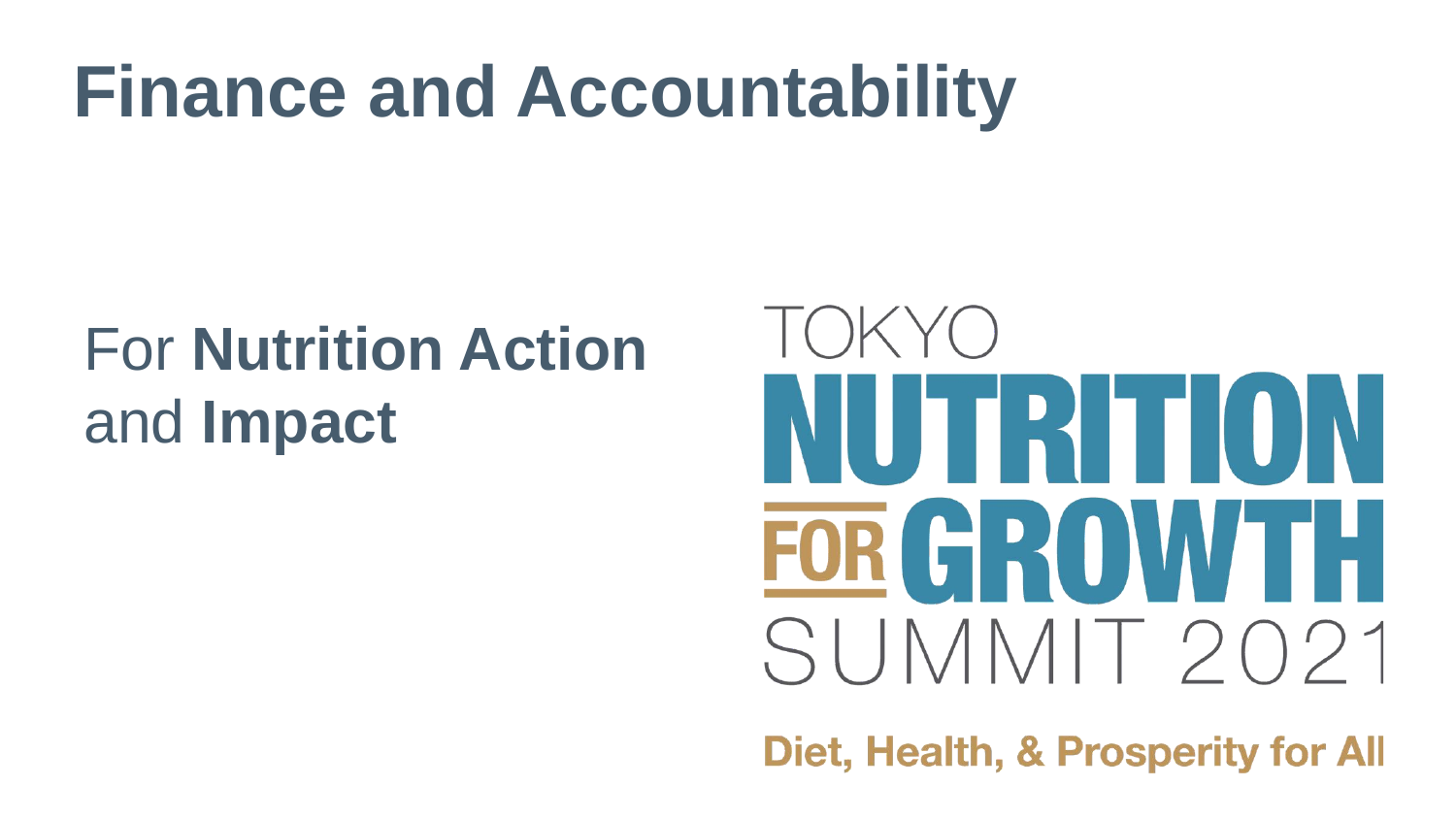#### <span id="page-1-0"></span>**The financing needed to meet nutrition targets is now higher** But the cost of inaction is far greater



Source: 2021 Global Nutrition Report: The state of global nutrition. Bristol, UK: Development Initiatives.

**Finance and Accountability for Nutrition Action and Impact – Tokyo N4G Summit 2021**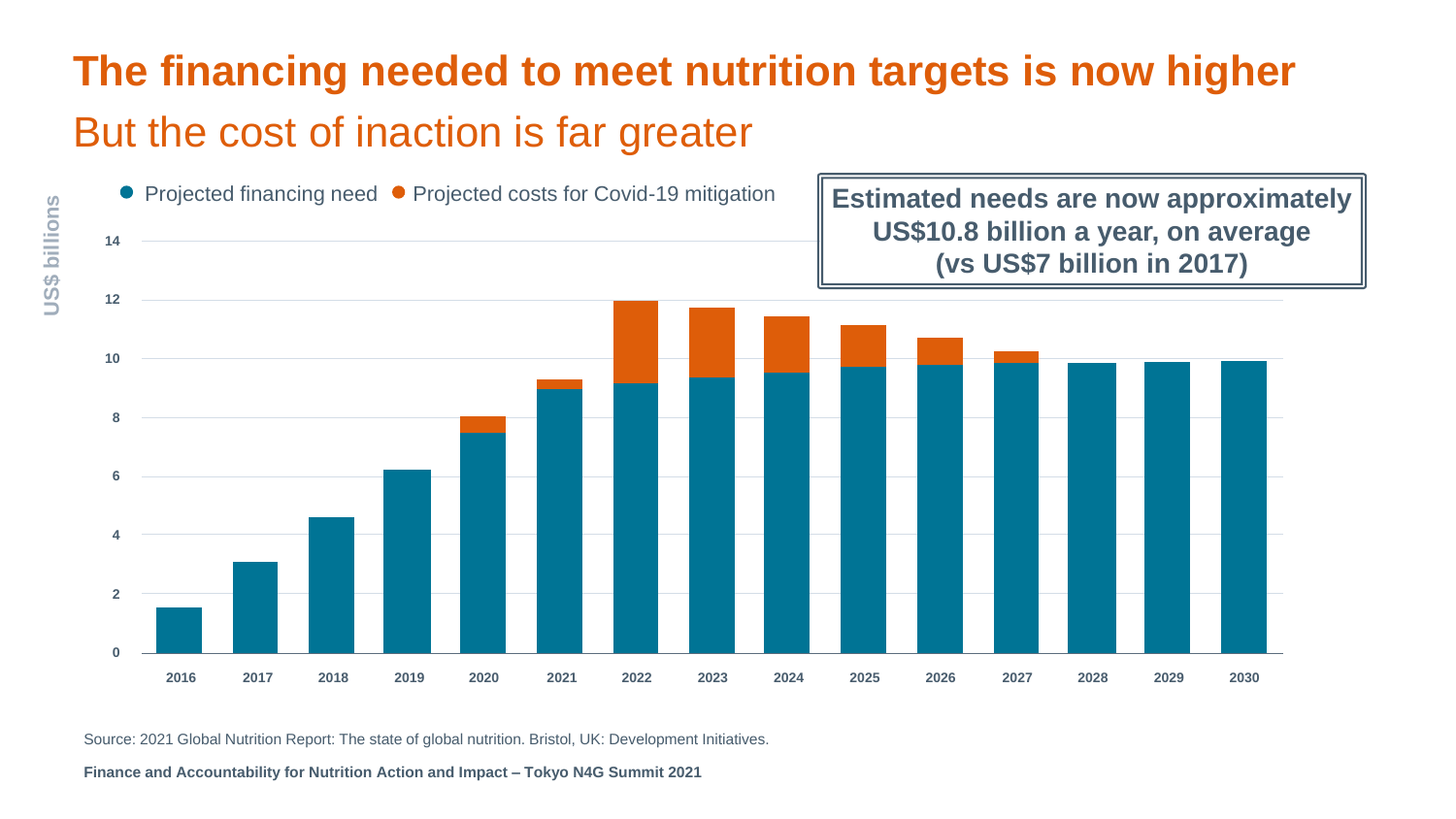### <span id="page-2-0"></span>**Financing for nutrition has been consistently inadequate** These financing needs will be unmet unless we all step up



Source: 2021 Global Nutrition Report: The state of global nutrition. Bristol, UK: Development Initiatives.

**Finance and Accountability for Nutrition Action and Impact – Tokyo N4G Summit 2021**

**US\$ billions**

**more nutrition for the money**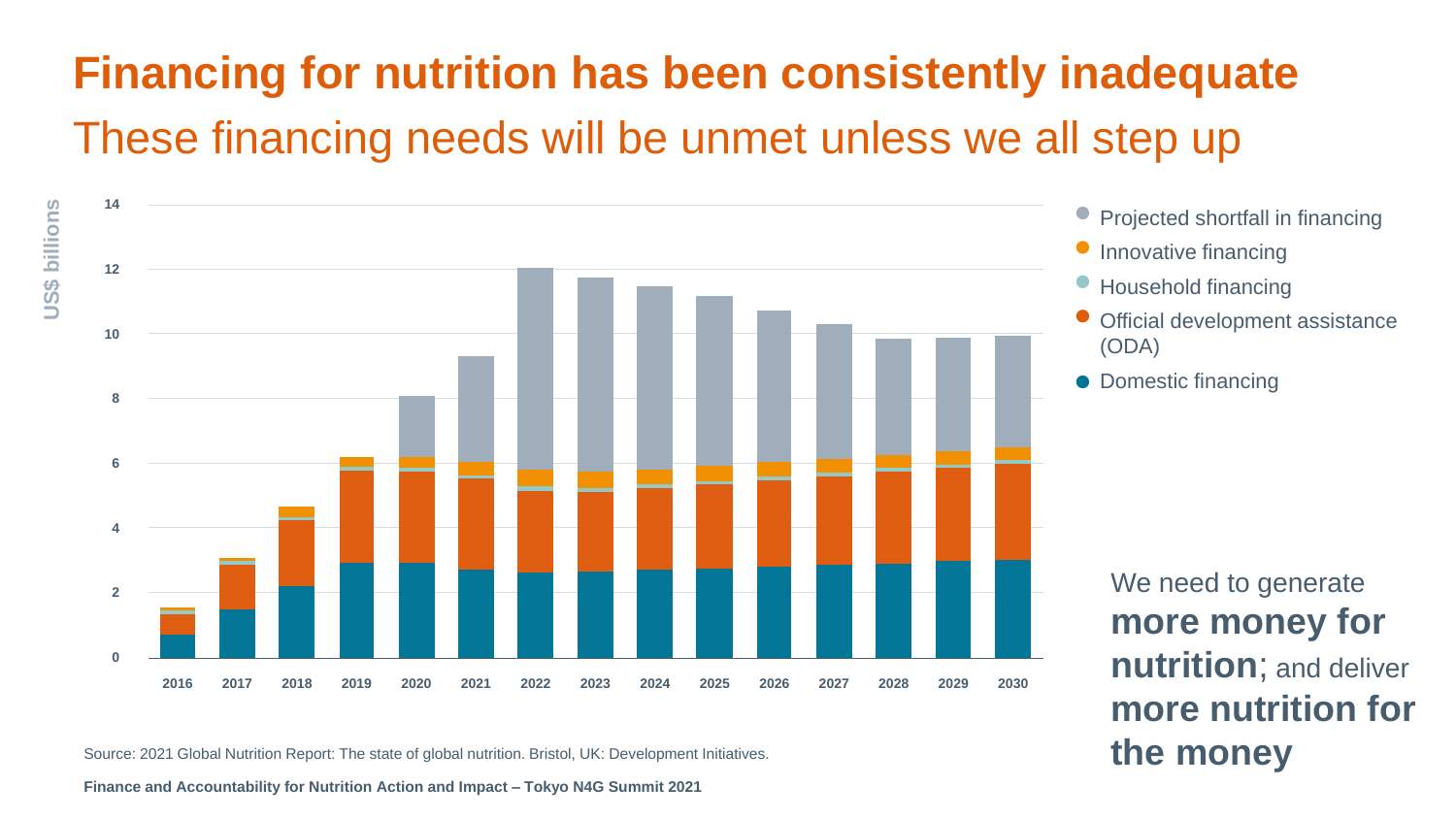#### **Total economic gains to society – US\$5.7 trillion a year by 2030**

The opportunity to mobilise more resources for nutrition does exist



- Repurposing of over US\$700 billion of agricultural subsidies
- Blended finance and impact investment funds
- Leveraging resources for nutrition from universal health coverage
- Grant resources to leverage domestic and ODA financing
- Fiscal policies such as taxation on unhealthy foods
- Sovereign bonds to generate fiscal space in-country



- Environmental, social and governance investments
- Reformulating unhealthy foods (beyond corporate social responsibility)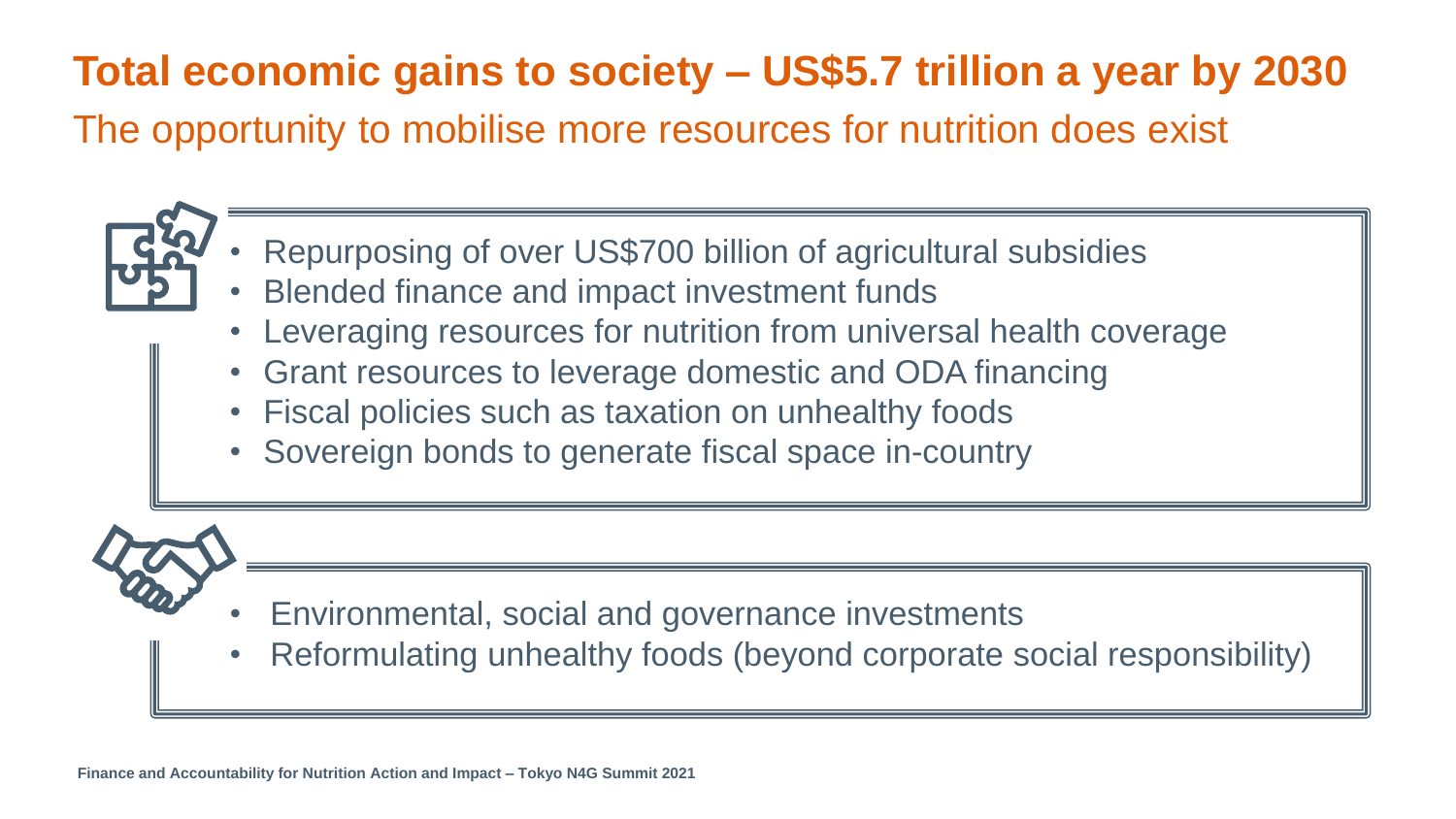**A global nutrition crisis needing stronger accountability** Exacerbated by the Covid-19 pandemic

**820 million people 2 billion adults**

Source: 2021 Global Nutrition Report: The state of global nutrition. Bristol, UK: Development Initiatives.

**Finance and Accountability for Nutrition Action and Impact – Tokyo N4G summit 2021**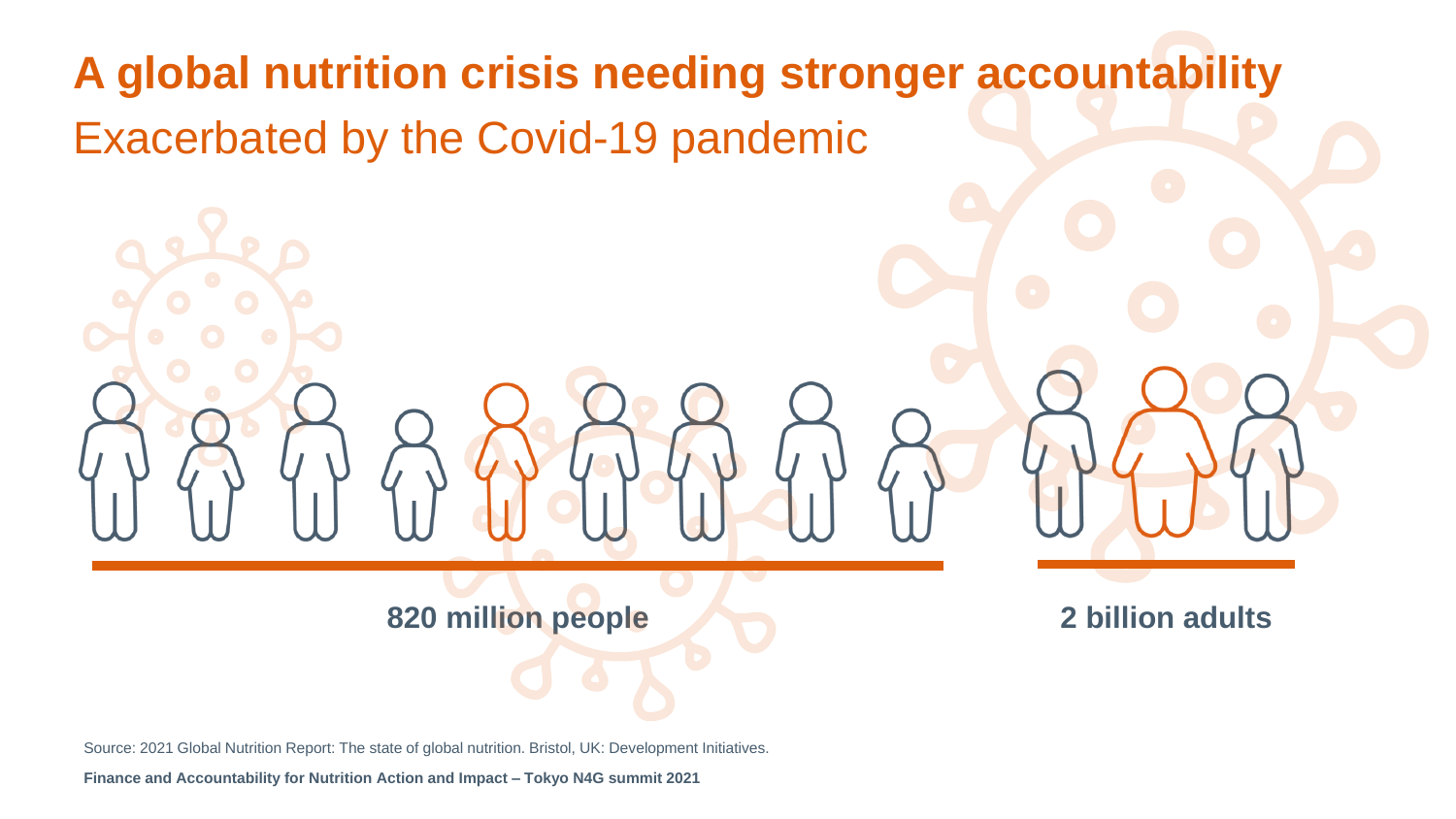### **The Nutrition Accountability Framework (NAF)**

The world's first independent and comprehensive accountability framework for nutrition



**TRITION** FOR GROWT SUMMIT 2021

Diet, Health, & Prosperity for All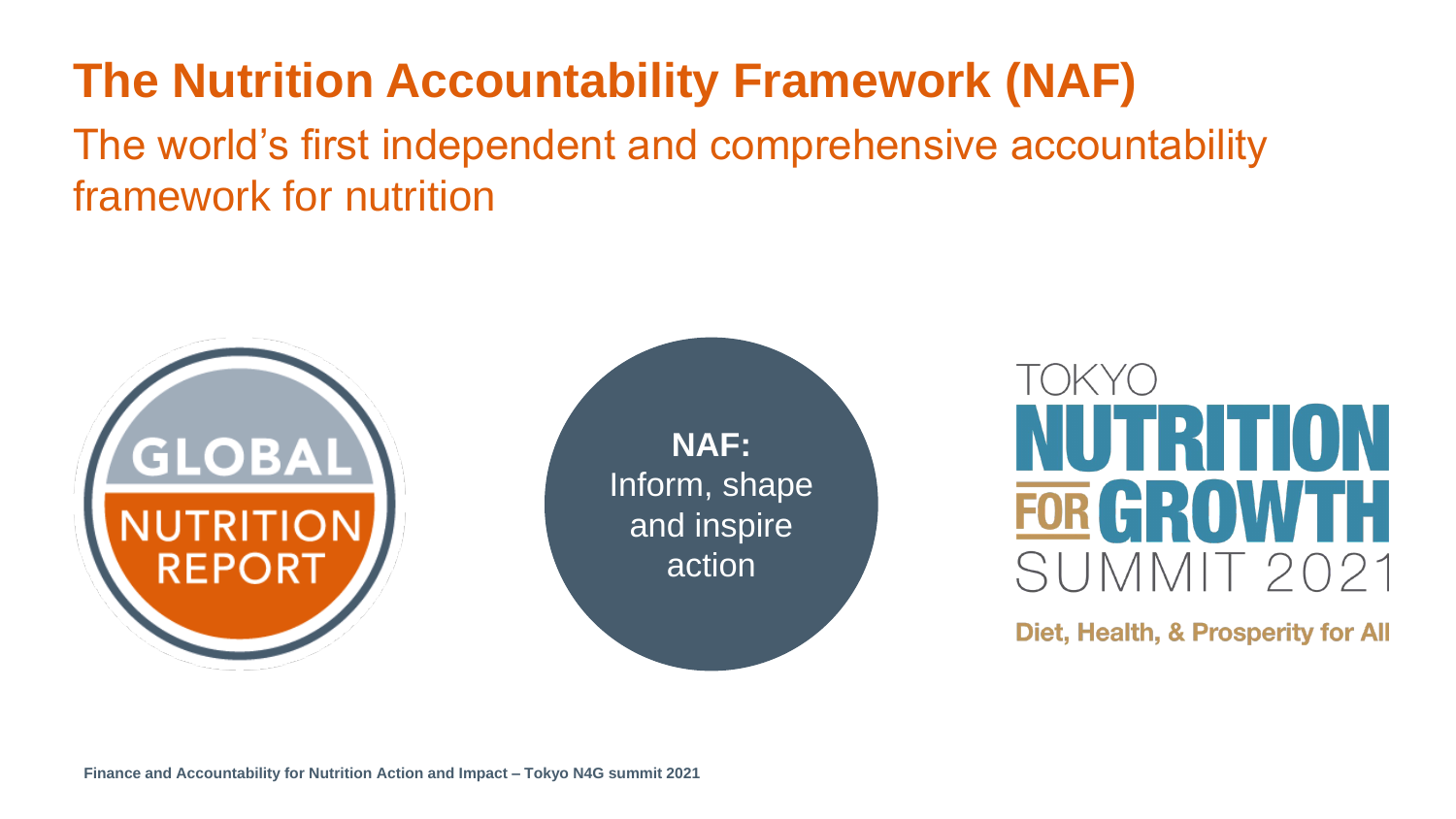#### <span id="page-6-0"></span>**Global accountability framework for nutrition action**





**Finance and Accountability for Nutrition Action and Impact – Tokyo N4G Summit 2021**